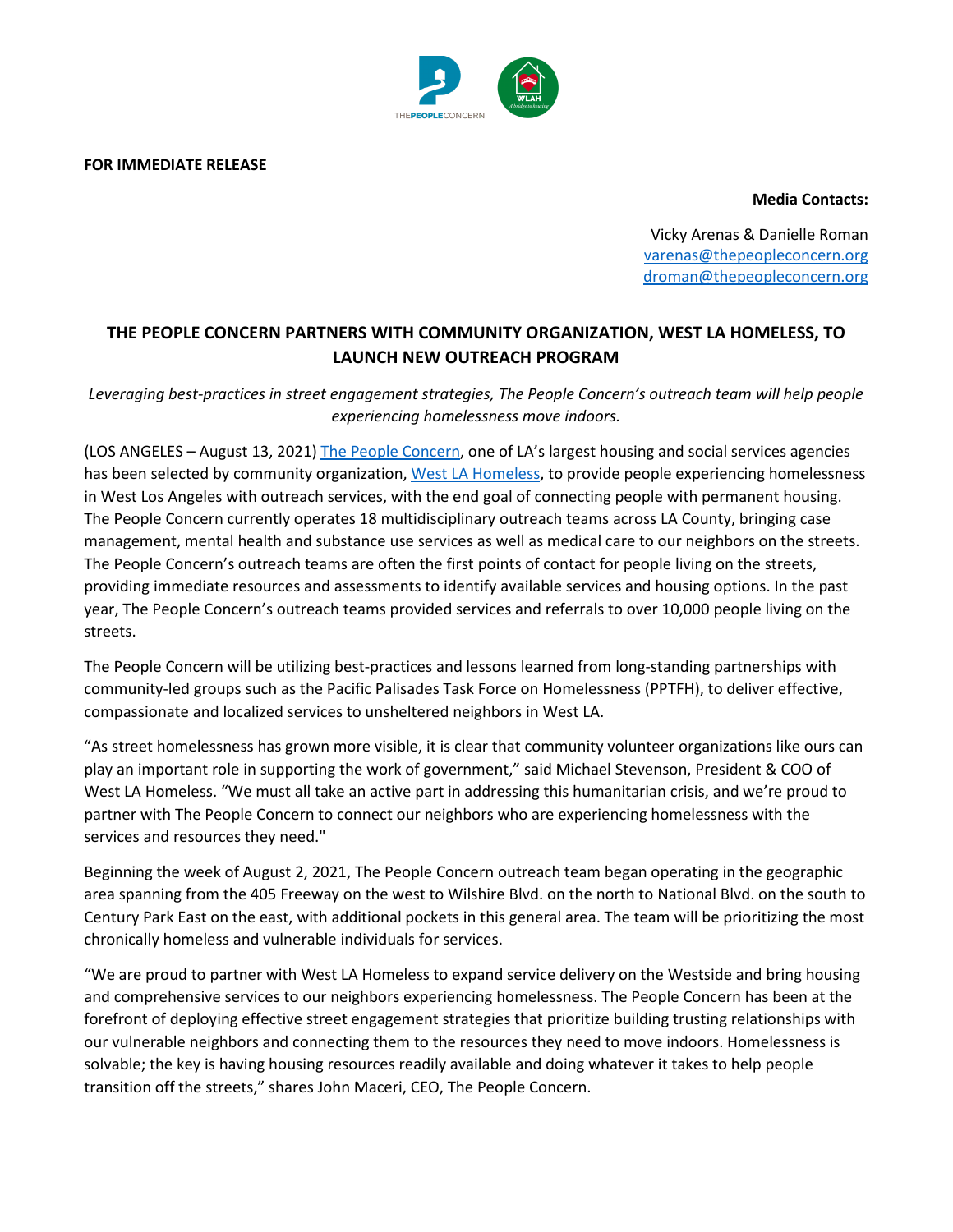

To successfully scale permanent supportive housing and solve the homelessness crisis in Los Angeles, community and political will is necessary. This partnership is backed by an inspiring cadre of neighbors helping neighbors as well as local businesses and City and County offices.

"West LA Homeless is made up of a remarkable group of people who have come together to take substantive action to help solve the homelessness crisis," said Los Angeles Councilmember Paul Koretz who represents the Fifth District that includes West Los Angeles. "I was happy to offer financial support from my office to go toward their worthy cause of getting more outreach workers to our unhoused residents on the Westside. I'm very excited to see what impact they can make in the West LA community."

"I wish every community in LA had a community group like West LA Homeless," said Los Angeles County Supervisor Sheila Kuehl. "These local residents' groups can help jumpstart a successful outreach process, because neighbors usually have valuable knowledge and relationships with the people experiencing homelessness in their communities. Those relationships can accelerate and support the work of great organizations like The People Concern as they link individuals to services and housing. I am deeply grateful for this very constructive partnership."

This partnership is made possible thanks to the generosity and support of many local businesses, community members, and key stakeholders including:

Afriat Consulting Group Carmel Partners Cheviot Hills Home Owners Association Fox Corporation Los Angeles Councilmember Paul Koretz Kathleen L. McCarthy South Bay Partners Westside Neighborhood Council Westwood Homeowners Association Westwood South of Santa Monica Blvd. Homeowners Association

## About The People Concern

One of Los Angeles County's largest housing and social service agencies, The People Concern is working to end homelessness through its proven approach that focuses on housing first with wraparound services. The People Concern is partnering with innovative developers to scale the production of permanent supportive housing. The People Concern provides a fully integrated system of care – including outreach, housing services, mental and medical health care, substance use services, life skills, and wellness programs – tailored to the unique needs of people experiencing homelessness and victims of domestic violence. Our programs empower the most vulnerable among us to improve their quality of life – housed, healthy and safe – and become active participants in the community. Ninety-two percent of people supported by The People Concern in permanent housing never experience homelessness again! For more information, visit [www.thepeopleconcern.org.](http://www.thepeopleconcern.org/)

## About West LA Homeless

West LA Homeless was formed in 2020 as an independent group of community volunteers committed to compassionately address the serious issues associated with homelessness in West Los Angeles. Its mission is to